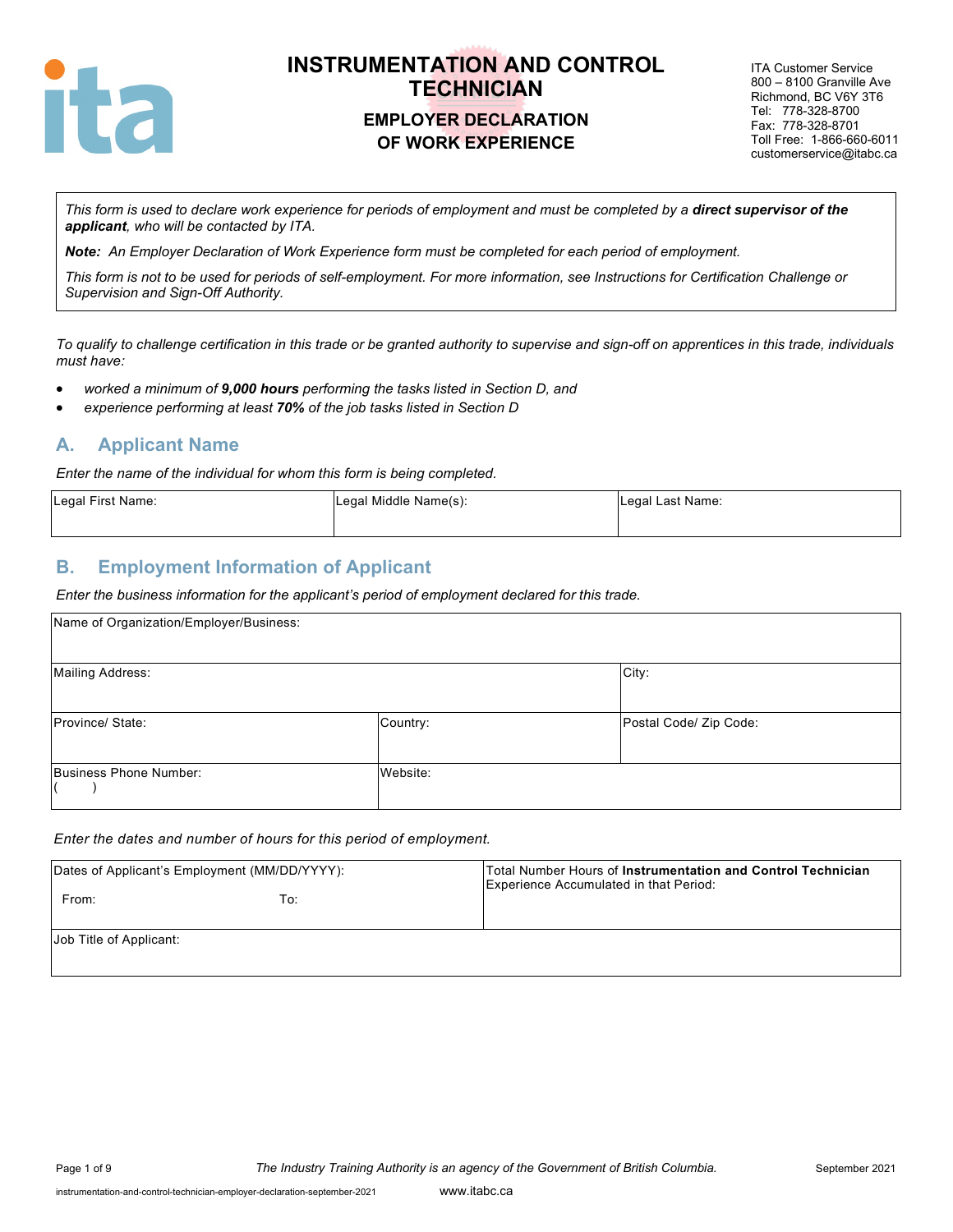

#### **EMPLOYER DECLARATION OF WORK EXPERIENCE**

ITA Customer Service 800 – 8100 Granville Ave Richmond, BC V6Y 3T6 Tel: 778-328-8700 Fax: 778-328-8701 Toll Free: 1-866-660-6011 customerservice@itabc.ca

## **C. Supervisor Contact Information**

*Enter the name and contact information for the person who directly supervised the applicant during this employment period. Ensure the information given is current as the application will be denied if this person cannot be contacted by ITA.*

|                                                                                  | First and Last Name of Applicant's Direct Supervisor: |  | Supervisor Position or Title: |
|----------------------------------------------------------------------------------|-------------------------------------------------------|--|-------------------------------|
|                                                                                  | Supervisor's Phone Number:                            |  | Supervisor E-Mail Address:    |
| Language(s) that the employer/supervisor can communicate: (check all that apply) |                                                       |  |                               |
|                                                                                  | English                                               |  |                               |

## **D. Supervisor Declaration of Job Task Performance of Applicant**

*By checking "Yes" or "No" in the Declaration Response column, indicate whether you, as the direct supervisor of the applicant, have personally witnessed the applicant performing the job tasks listed.* 

| Job Tasks (99)                                                | <b>Declaration</b><br><b>Response</b> |        |
|---------------------------------------------------------------|---------------------------------------|--------|
| PERFORMS SAFETY-RELATED FUNCTIONS                             | Yes:                                  | П      |
| Maintains safe work environment                               | No:                                   | $\Box$ |
| Uses personal protective equipment (PPE) and safety equipment | Yes:                                  | □      |
|                                                               | No:                                   | $\Box$ |
| Performs de-energizing, lock-out and tag-out procedures       | Yes:                                  | □      |
|                                                               | No:                                   | □      |
| <b>USES TOOLS AND EQUIPMENT</b>                               | Yes:                                  | П      |
| Uses calibration, configuration and test equipment            | No:                                   | □      |
| Uses hand and power tools                                     | Yes:                                  | П      |
|                                                               | No:                                   | $\Box$ |
| Uses access equipment                                         | Yes:                                  | $\Box$ |
|                                                               | No:                                   | $\Box$ |
| Uses rigging, hoisting and lifting equipment                  | Yes:                                  | $\Box$ |
|                                                               | No:                                   | □      |
| <b>ORGANIZES WORK</b>                                         | Yes:                                  | П      |
| Uses documentation                                            | No:                                   | □      |

| Supervisor First and Last Name: | Applicant First and Last Name: |
|---------------------------------|--------------------------------|
|                                 |                                |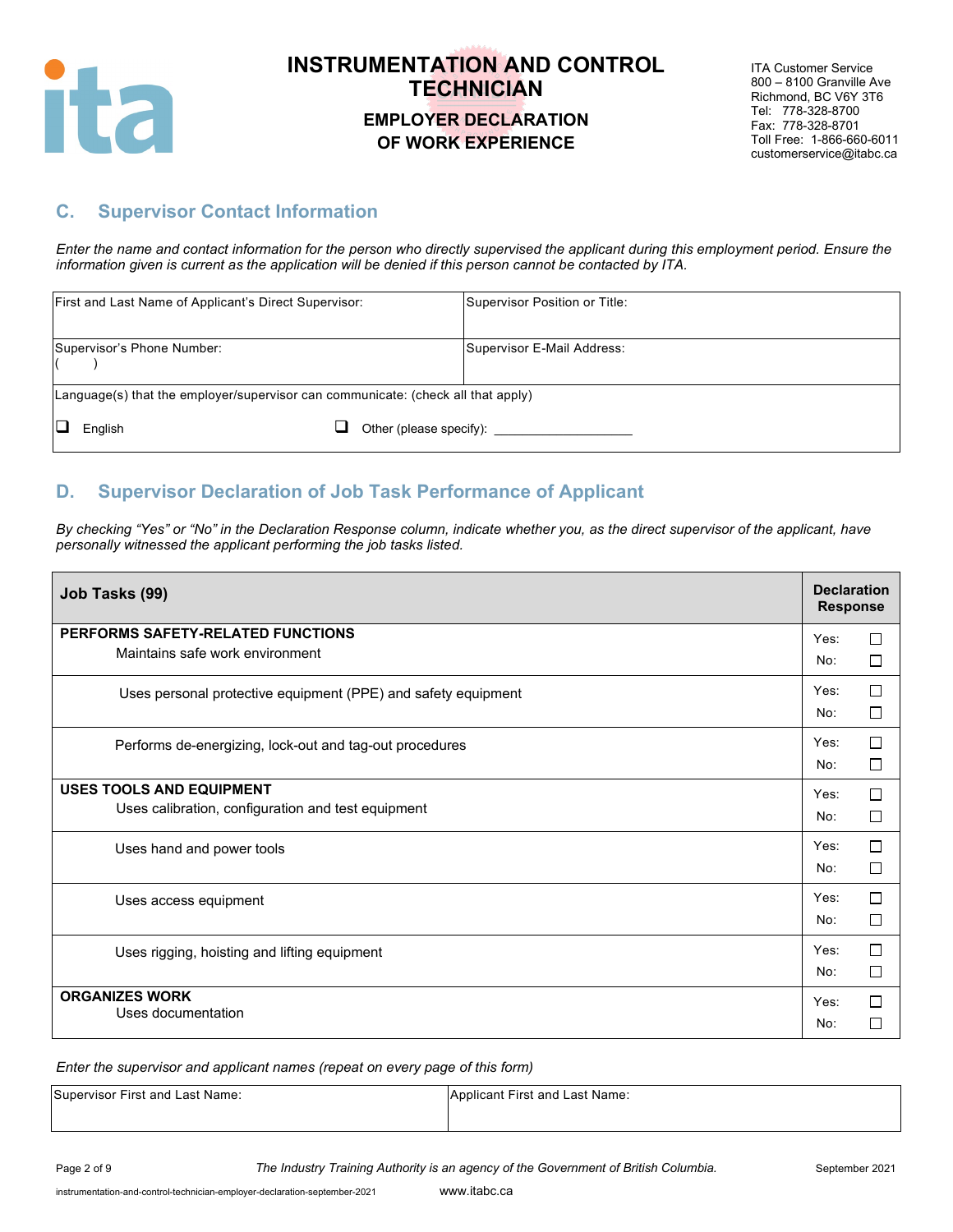

## **EMPLOYER DECLARATION OF WORK EXPERIENCE**

ITA Customer Service 800 – 8100 Granville Ave Richmond, BC V6Y 3T6 Tel: 778-328-8700 Fax: 778-328-8701 Toll Free: 1-866-660-6011 customerservice@itabc.ca

| Job Tasks (99)                                                                                                                       | <b>Declaration</b><br><b>Response</b> |                  |
|--------------------------------------------------------------------------------------------------------------------------------------|---------------------------------------|------------------|
| Interprets drawings and schematics                                                                                                   | Yes:<br>No:                           | □<br>$\Box$      |
| Plans tasks                                                                                                                          | Yes:<br>No:                           | □<br>$\Box$      |
| USES COMMUNICATION AND MENTORING TECHNIQUES<br>Uses communication techniques                                                         | Yes:<br>No:                           | $\Box$<br>□      |
| Uses mentoring techniques                                                                                                            | Yes:<br>No:                           | $\Box$<br>$\Box$ |
| INSTALLS AND SERVICES PRESSURE, TEMPERATURE, LEVEL AND FLOW DEVICES<br>Installs pressure, temperature, level and flow devices        | Yes:<br>No:                           | $\Box$<br>$\Box$ |
| Maintains pressure, temperature, level and flow devices                                                                              | Yes:<br>No:                           | □<br>$\Box$      |
| Diagnoses pressure, temperature, level and flow devices                                                                              | Yes:<br>No:                           | $\Box$<br>□      |
| Repairs pressure, temperature, level and flow devices                                                                                | Yes:<br>No:                           | $\Box$<br>$\Box$ |
| <b>INSTALLS AND SERVICES SIGNAL TRANSDUCERS</b><br>Performs installation and configuration of signal transducers                     | Yes:<br>No:                           | $\Box$<br>$\Box$ |
| Diagnoses signal transducers                                                                                                         | Yes:<br>No:                           | $\Box$<br>$\Box$ |
| Performs maintenance and repairs on signal transducers                                                                               | Yes:<br>No:                           | □<br>$\Box$      |
| <b>INSTALLS AND SERVICES MOTION, SPEED, POSITION AND VIBRATION DEVICES</b><br>Installs motion, speed, position and vibration devices | Yes:<br>No:                           | □<br>$\Box$      |
| Maintains motion, speed, position and vibration devices                                                                              | Yes:<br>No:                           | П<br>$\Box$      |
| Diagnoses motion, speed, position and vibration devices                                                                              | Yes:<br>No:                           | $\Box$<br>□      |
| Repairs motion, speed, position and vibration devices                                                                                | Yes:<br>No:                           | $\Box$<br>$\Box$ |

| Supervisor First and Last Name: | Applicant First and Last Name: |
|---------------------------------|--------------------------------|
|                                 |                                |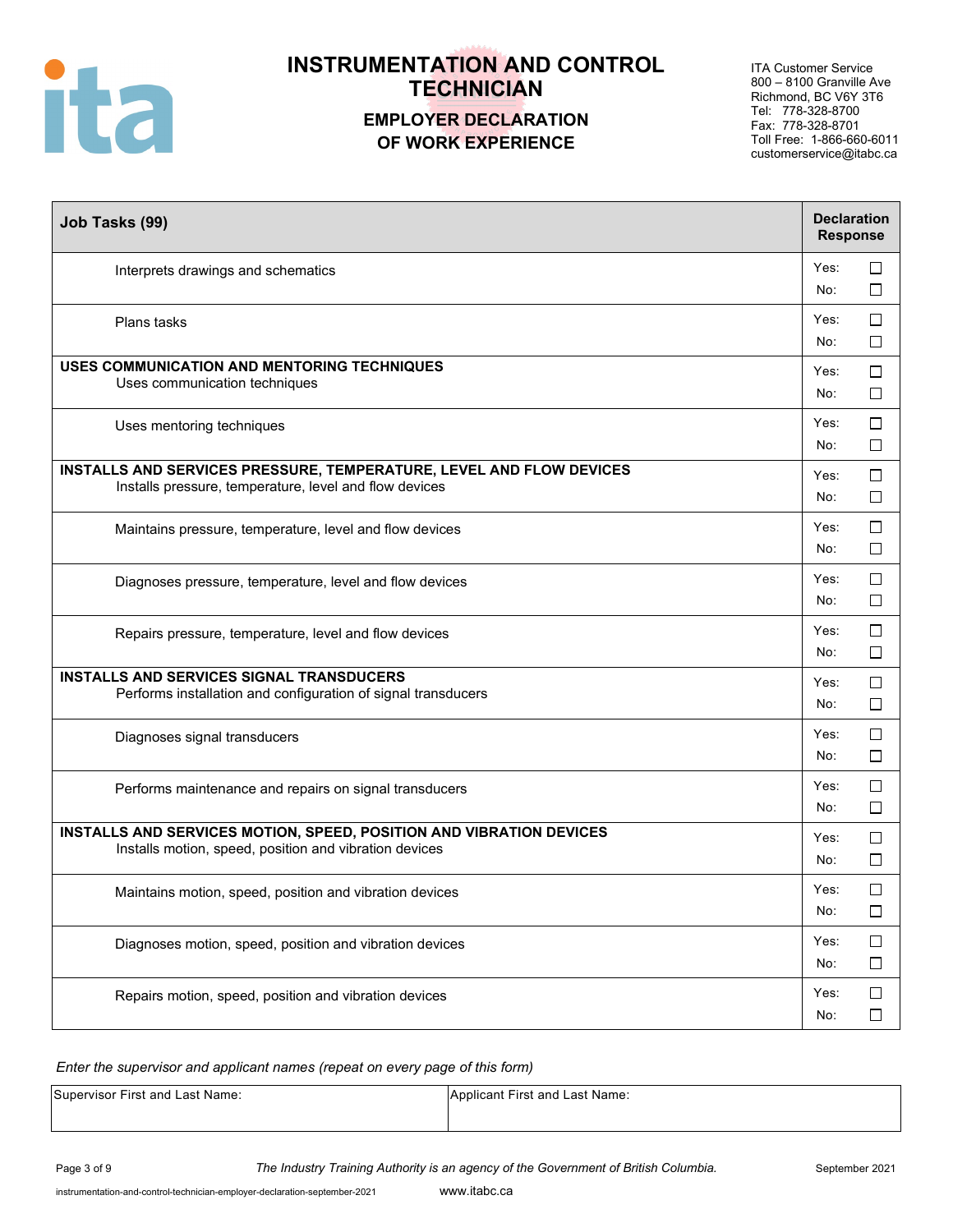

## **EMPLOYER DECLARATION OF WORK EXPERIENCE**

ITA Customer Service 800 – 8100 Granville Ave Richmond, BC V6Y 3T6 Tel: 778-328-8700 Fax: 778-328-8701 Toll Free: 1-866-660-6011 customerservice@itabc.ca

| Job Tasks (99)                                                                                                   |             | <b>Declaration</b><br><b>Response</b> |  |  |
|------------------------------------------------------------------------------------------------------------------|-------------|---------------------------------------|--|--|
| INSTALLS AND SERVICES MASS, DENSITY AND CONSISTENCY DEVICES<br>Installs mass, density and consistency devices    | Yes:<br>No: | □<br>$\Box$                           |  |  |
| Maintains mass, density and consistency devices                                                                  | Yes:<br>No: | $\Box$<br>□                           |  |  |
| Diagnoses mass, density and consistency devices                                                                  | Yes:<br>No: | $\Box$<br>$\Box$                      |  |  |
| Repairs mass, density and consistency devices                                                                    | Yes:<br>No: | $\Box$<br>$\Box$                      |  |  |
| <b>INSTALLS AND SERVICES PROCESS ANALYZERS</b><br>Installs process analyzers                                     | Yes:<br>No: | $\Box$<br>$\Box$                      |  |  |
| Maintains process analyzers                                                                                      | Yes:<br>No: | □<br>$\Box$                           |  |  |
| Diagnoses process analyzers                                                                                      | Yes:<br>No: | □<br>□                                |  |  |
| Repairs process analyzers                                                                                        | Yes:<br>No: | $\Box$<br>$\Box$                      |  |  |
| <b>INSTALLS AND SERVICES MULTIPLE VARIABLE COMPUTING DEVICES</b><br>Installs multiple variable computing devices | Yes:<br>No: | $\Box$<br>$\Box$                      |  |  |
| Maintains multiple variable computing devices                                                                    | Yes:<br>No: | $\Box$<br>$\Box$                      |  |  |
| Diagnoses multiple variable computing devices                                                                    | Yes:<br>No: | □<br>$\Box$                           |  |  |
| Repairs multiple variable computing devices                                                                      | Yes:<br>No: | $\Box$<br>□                           |  |  |
| <b>INSTALLS AND SERVICES SAFETY SYSTEMS AND DEVICES</b><br>Installs safety systems and devices                   | Yes:<br>No: | $\Box$<br>$\Box$                      |  |  |
| Maintains safety systems and devices                                                                             | Yes:<br>No: | $\Box$<br>$\Box$                      |  |  |
| Diagnoses safety systems and devices                                                                             | Yes:<br>No: | $\Box$<br>$\Box$                      |  |  |

| Supervisor First and Last Name: | Applicant First and Last Name: |
|---------------------------------|--------------------------------|
|                                 |                                |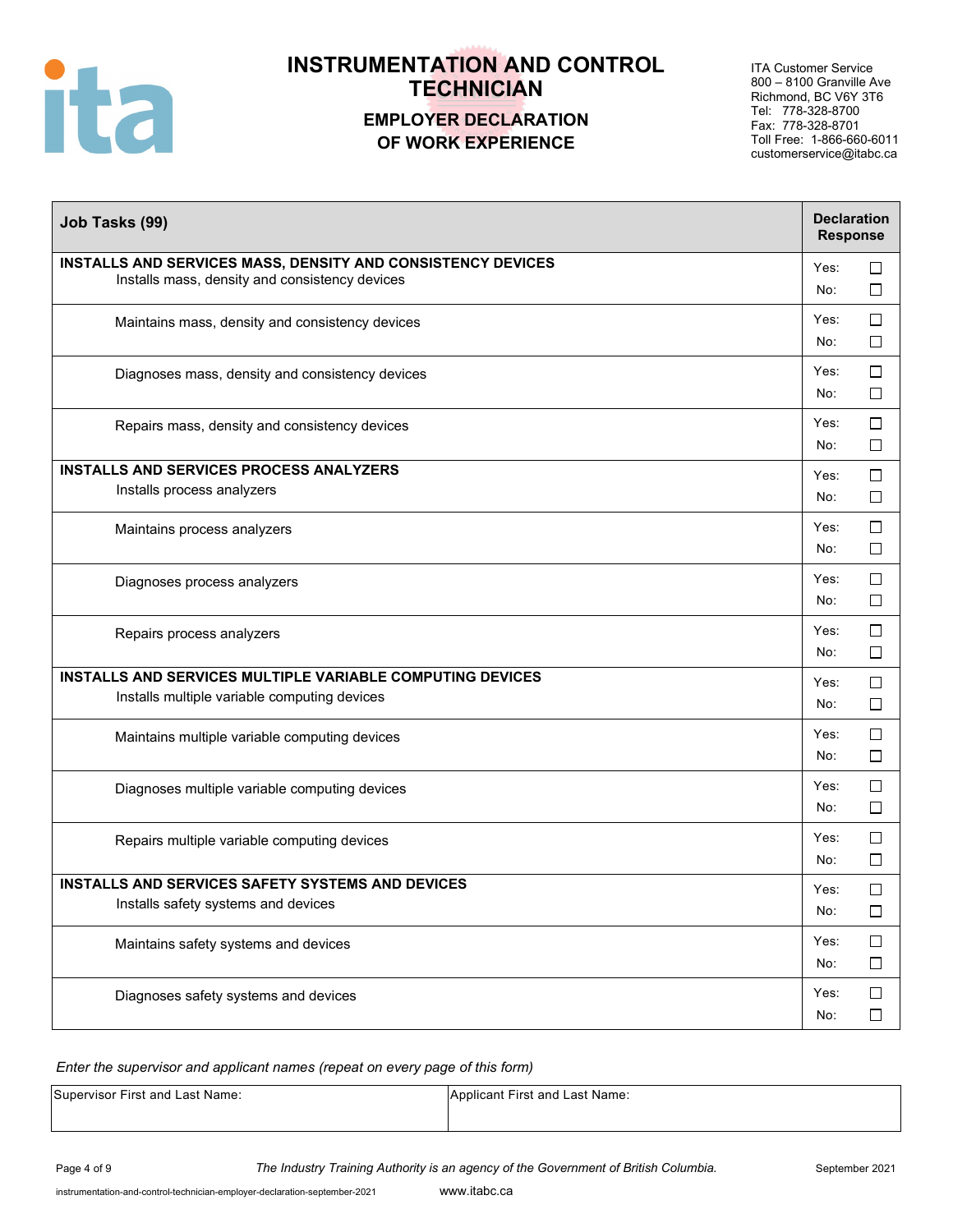

## **EMPLOYER DECLARATION OF WORK EXPERIENCE**

ITA Customer Service 800 – 8100 Granville Ave Richmond, BC V6Y 3T6 Tel: 778-328-8700 Fax: 778-328-8701 Toll Free: 1-866-660-6011 customerservice@itabc.ca

| Job Tasks (99)                                                                                                | <b>Declaration</b><br><b>Response</b> |                  |
|---------------------------------------------------------------------------------------------------------------|---------------------------------------|------------------|
| Repairs safety systems and devices                                                                            | Yes:<br>No:                           | $\Box$<br>$\Box$ |
| <b>INSTALLS AND SERVICES FACILITY SECURITY SYSTEMS</b><br>Installs facility security systems                  | Yes:<br>No:                           | $\Box$<br>$\Box$ |
| Maintains facility security systems                                                                           | Yes:<br>No:                           | $\Box$<br>$\Box$ |
| Diagnoses facility security systems                                                                           | Yes:<br>No:                           | $\Box$<br>$\Box$ |
| Repairs facility security systems                                                                             | Yes:<br>No:                           | $\Box$<br>$\Box$ |
| INSTALLS AND SERVICES SAFETY INSTRUMENTED SYSTEMS (SIS)<br>Installs SIS                                       | Yes:<br>No:                           | □<br>$\Box$      |
| Configures SIS                                                                                                | Yes:<br>No:                           | $\Box$<br>$\Box$ |
| <b>Maintains SIS</b>                                                                                          | Yes:<br>No:                           | $\Box$<br>$\Box$ |
| Diagnoses SIS                                                                                                 | Yes:<br>No:                           | $\Box$<br>$\Box$ |
| Repairs SIS                                                                                                   | Yes:<br>No:                           | $\Box$<br>$\Box$ |
| INSTALLS AND SERVICES CONTROL DEVICES FOR HYDRAULIC SYSTEMS<br>Installs control devices for hydraulic systems | Yes:<br>No:                           | $\Box$<br>$\Box$ |
| Diagnoses control devices for hydraulic systems                                                               | Yes:<br>No:                           | $\Box$<br>$\Box$ |
| Performs maintenance and repairs on control devices for hydraulic systems                                     | Yes:<br>No:                           | □<br>$\Box$      |
| <b>INSTALLS AND SERVICES PNEUMATIC EQUIPMENT</b><br>Installs pneumatic equipment                              | Yes:<br>No:                           | $\Box$<br>$\Box$ |
| Diagnoses pneumatic equipment                                                                                 | Yes:<br>No:                           | $\Box$<br>$\Box$ |

| Supervisor First and Last Name: | Applicant First and Last Name: |
|---------------------------------|--------------------------------|
|                                 |                                |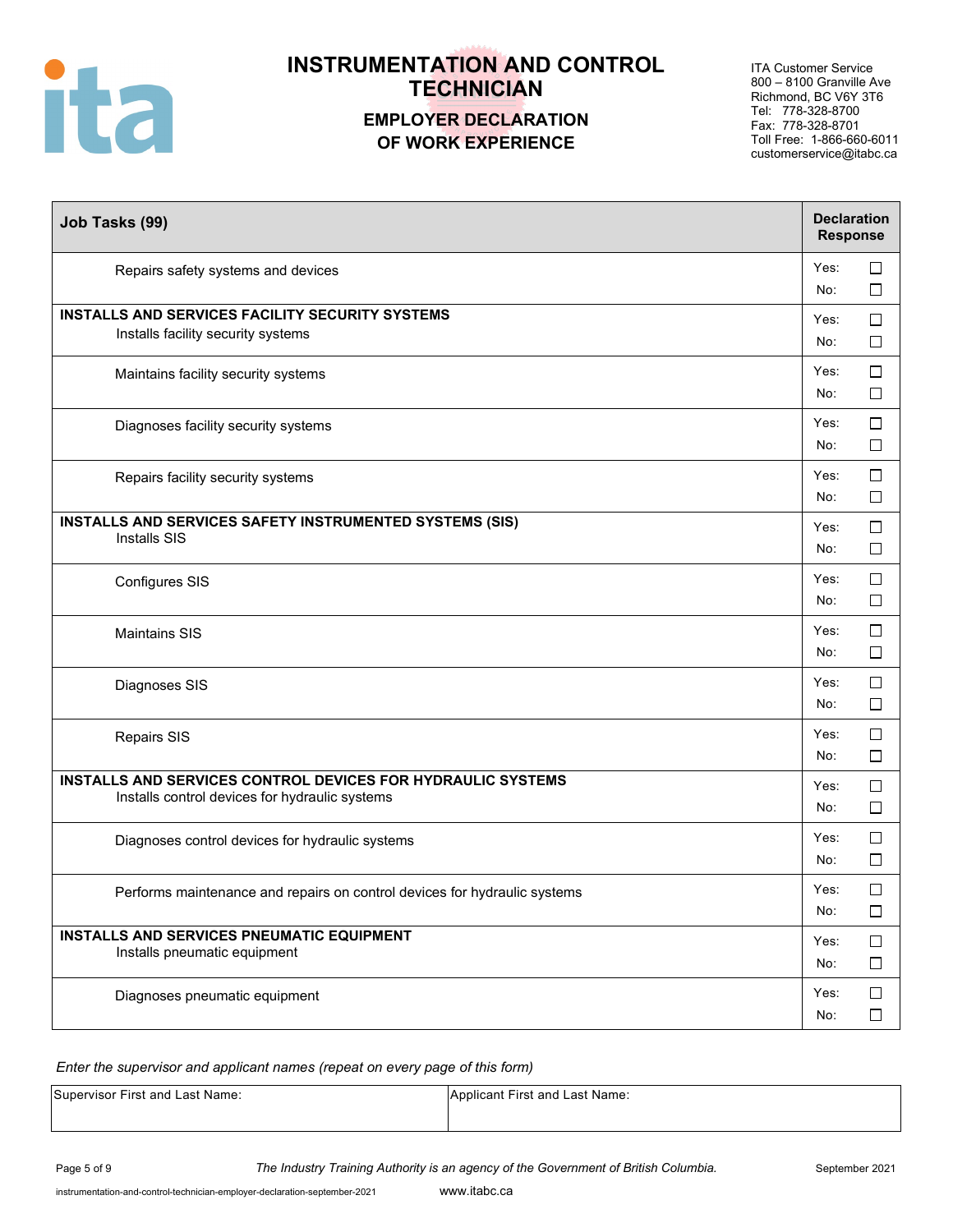

## **EMPLOYER DECLARATION OF WORK EXPERIENCE**

ITA Customer Service 800 – 8100 Granville Ave Richmond, BC V6Y 3T6 Tel: 778-328-8700 Fax: 778-328-8701 Toll Free: 1-866-660-6011 customerservice@itabc.ca

| Job Tasks (99)                                                                                            | <b>Declaration</b><br><b>Response</b> |                  |
|-----------------------------------------------------------------------------------------------------------|---------------------------------------|------------------|
| Performs maintenance and repairs on pneumatic equipment                                                   | Yes:<br>No:                           | $\Box$<br>$\Box$ |
| INSTALLS AND SERVICES ELECTRICAL AND ELECTRONIC EQUIPMENT<br>Installs electrical and electronic equipment | Yes:<br>No:                           | $\Box$<br>$\Box$ |
| Diagnoses electrical and electronic equipment                                                             | Yes:<br>No:                           | $\Box$<br>$\Box$ |
| Performs maintenance and repairs for electrical and electronic equipment                                  | Yes:<br>No:                           | $\Box$<br>$\Box$ |
| <b>INSTALLS AND SERVICES VALVES</b><br>Installs valves                                                    | Yes:<br>No:                           | $\Box$<br>$\Box$ |
| <b>Maintains valves</b>                                                                                   | Yes:<br>No:                           | $\Box$<br>$\Box$ |
| Diagnoses valves                                                                                          | Yes:<br>No:                           | $\Box$<br>$\Box$ |
| Repairs valves                                                                                            | Yes:<br>No:                           | $\Box$<br>$\Box$ |
| <b>INSTALLS AND SERVICES ACTUATORS</b><br>Installs actuators                                              | Yes:<br>No:                           | $\Box$<br>$\Box$ |
| Maintains actuators                                                                                       | Yes:<br>No:                           | $\Box$<br>$\Box$ |
| Diagnoses actuators                                                                                       | Yes:<br>No:                           | $\Box$<br>$\Box$ |
| Repairs actuators                                                                                         | Yes:<br>No:                           | $\Box$<br>$\Box$ |
| <b>INSTALLS AND SERVICES POSITIONERS</b><br>Installs positioners                                          | Yes:<br>No:                           | $\Box$<br>$\Box$ |
| Maintains positioners                                                                                     | Yes:<br>No:                           | $\Box$<br>$\Box$ |
| Diagnoses positioners                                                                                     | Yes:<br>No:                           | $\Box$<br>$\Box$ |

| Supervisor First and Last Name: | Applicant First and Last Name: |
|---------------------------------|--------------------------------|
|                                 |                                |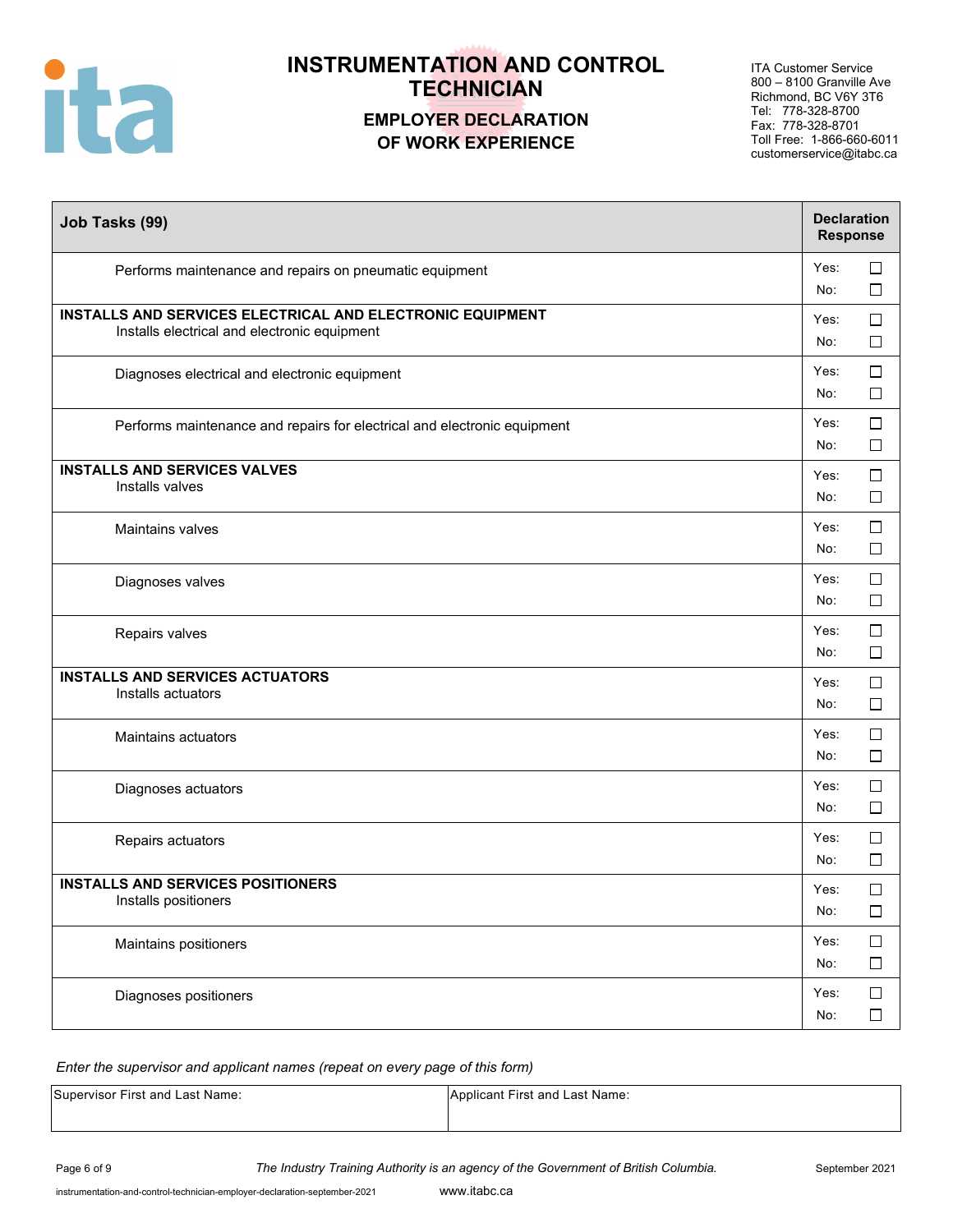

## **EMPLOYER DECLARATION OF WORK EXPERIENCE**

ITA Customer Service 800 – 8100 Granville Ave Richmond, BC V6Y 3T6 Tel: 778-328-8700 Fax: 778-328-8701 Toll Free: 1-866-660-6011 customerservice@itabc.ca

| Job Tasks (99)                                                                                                                                    | <b>Declaration</b><br><b>Response</b> |                  |
|---------------------------------------------------------------------------------------------------------------------------------------------------|---------------------------------------|------------------|
| Repairs positioners                                                                                                                               | Yes:<br>No:                           | $\Box$<br>$\Box$ |
| <b>CONFIGURES AND SERVICES VARIABLE SPEED DRIVES (VSD)</b><br>Configures VSD                                                                      | Yes:<br>No:                           | $\Box$<br>$\Box$ |
| <b>Maintains VSD</b>                                                                                                                              | Yes:<br>No:                           | $\Box$<br>$\Box$ |
| Diagnoses VSD                                                                                                                                     | Yes:<br>No:                           | $\Box$<br>□      |
| <b>Repairs VSD</b>                                                                                                                                | Yes:<br>No:                           | $\Box$<br>$\Box$ |
| <b>INSTALLS AND SERVICES CONTROL NETWORK SYSTEMS</b><br>Performs installation and configuration on control network systems                        | Yes:<br>No:                           | □<br>$\Box$      |
| Diagnoses control network systems                                                                                                                 | Yes:<br>No:                           | $\Box$<br>$\Box$ |
| Performs maintenance and repairs on control network systems                                                                                       | Yes:<br>No:                           | $\Box$<br>$\Box$ |
| <b>INSTALLS AND SERVICES SIGNAL CONVERTERS</b><br>Performs installation and configuration of signal converters                                    | Yes:<br>No:                           | $\Box$<br>$\Box$ |
| Diagnoses signal converters                                                                                                                       | Yes:<br>No:                           | $\Box$<br>$\Box$ |
| Performs maintenance and repairs on signal converters                                                                                             | Yes:<br>No:                           | $\Box$<br>$\Box$ |
| INSTALLS AND SERVICES GATEWAYS, BRIDGES AND MEDIA CONVERTERS<br>Performs installation and configuration of gateways, bridges and media converters | Yes:<br>No:                           | $\Box$<br>$\Box$ |
| Diagnoses gateways, bridges and media converters                                                                                                  | Yes:<br>No:                           | $\Box$<br>$\Box$ |
| Performs maintenance and repairs on gateways, bridges and media converters                                                                        | Yes:<br>No:                           | $\Box$<br>□      |
| ESTABLISHES AND OPTIMIZES PROCESS CONTROL STRATEGIES<br>Determines process control strategy                                                       | Yes:<br>No:                           | $\Box$<br>$\Box$ |

*Enter the supervisor and applicant names (repeat on every page of this form)*

Supervisor First and Last Name: Applicant First and Last Name: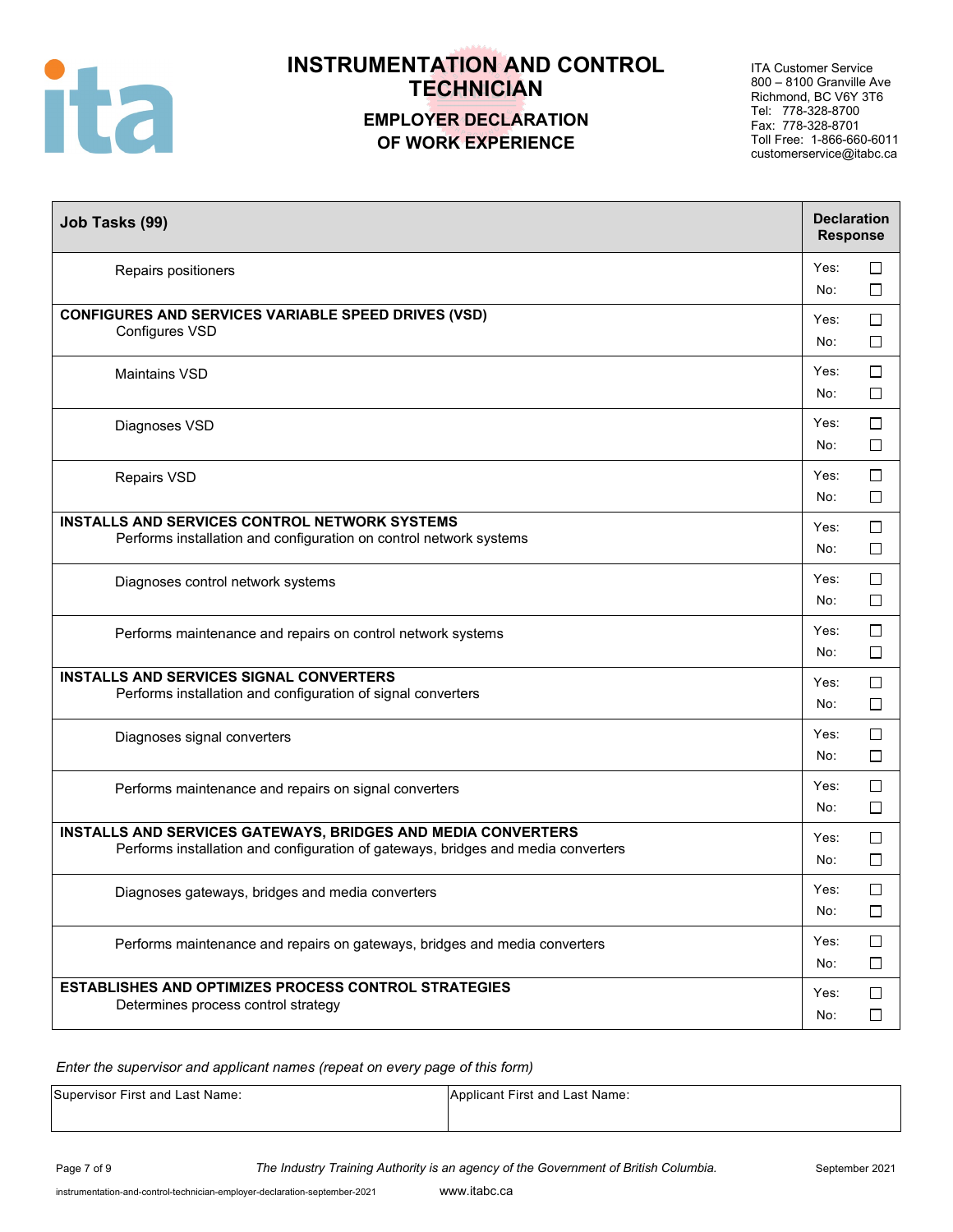

## **EMPLOYER DECLARATION OF WORK EXPERIENCE**

ITA Customer Service 800 – 8100 Granville Ave Richmond, BC V6Y 3T6 Tel: 778-328-8700 Fax: 778-328-8701 Toll Free: 1-866-660-6011 customerservice@itabc.ca

| Job Tasks (99)                                                                                           | <b>Declaration</b><br><b>Response</b> |                  |
|----------------------------------------------------------------------------------------------------------|---------------------------------------|------------------|
| Optimizes process control                                                                                | Yes:<br>No:                           | $\Box$<br>$\Box$ |
| INSTALLS AND SERVICES STAND-ALONE CONTROLLERS (SAC)<br><b>Installs SAC</b>                               | Yes:<br>No:                           | $\Box$<br>$\Box$ |
| Configures SAC                                                                                           | Yes:<br>No:                           | $\Box$<br>$\Box$ |
| Performs maintenance, diagnostics and repairs on SAC                                                     | Yes:<br>No:                           | $\Box$<br>$\Box$ |
| INSTALLS AND SERVICES PROGRAMMABLE LOGIC CONTROLLERS (PLC)<br>Installs PLC                               | Yes:<br>No:                           | $\Box$<br>$\Box$ |
| Configures PLC                                                                                           | Yes:<br>No:                           | □<br>$\Box$      |
| Performs maintenance, diagnostics and repairs on PLC                                                     | Yes:<br>No:                           | $\Box$<br>$\Box$ |
| INSTALLS AND SERVICES DISTRIBUTED CONTROL SYSTEMS (DCS)<br>Installs DCS                                  | Yes:<br>No:                           | $\Box$<br>$\Box$ |
| Configures DCS                                                                                           | Yes:<br>No:                           | $\Box$<br>$\Box$ |
| Performs maintenance, diagnostics and repairs on DCS                                                     | Yes:<br>No:                           | □<br>$\Box$      |
| INSTALLS AND SERVICES HUMAN MACHINE INTERFACE (HMI)<br><b>Installs HMI</b>                               | Yes:<br>No:                           | $\Box$<br>□      |
| Configures HMI                                                                                           | Yes:<br>No:                           | $\Box$<br>$\Box$ |
| Performs maintenance, diagnostics and repairs on HMI                                                     | Yes:<br>No:                           | $\Box$<br>$\Box$ |
| INSTALLS AND SERVICES SUPERVISORY CONTROL AND DATA ACQUISITION (SCADA) SYSTEMS<br>Installs SCADA systems | Yes:<br>No:                           | $\Box$<br>$\Box$ |
| Configures SCADA systems                                                                                 | Yes:<br>No:                           | $\Box$<br>$\Box$ |

| Supervisor First and Last Name: | Applicant First and Last Name: |
|---------------------------------|--------------------------------|
|                                 |                                |